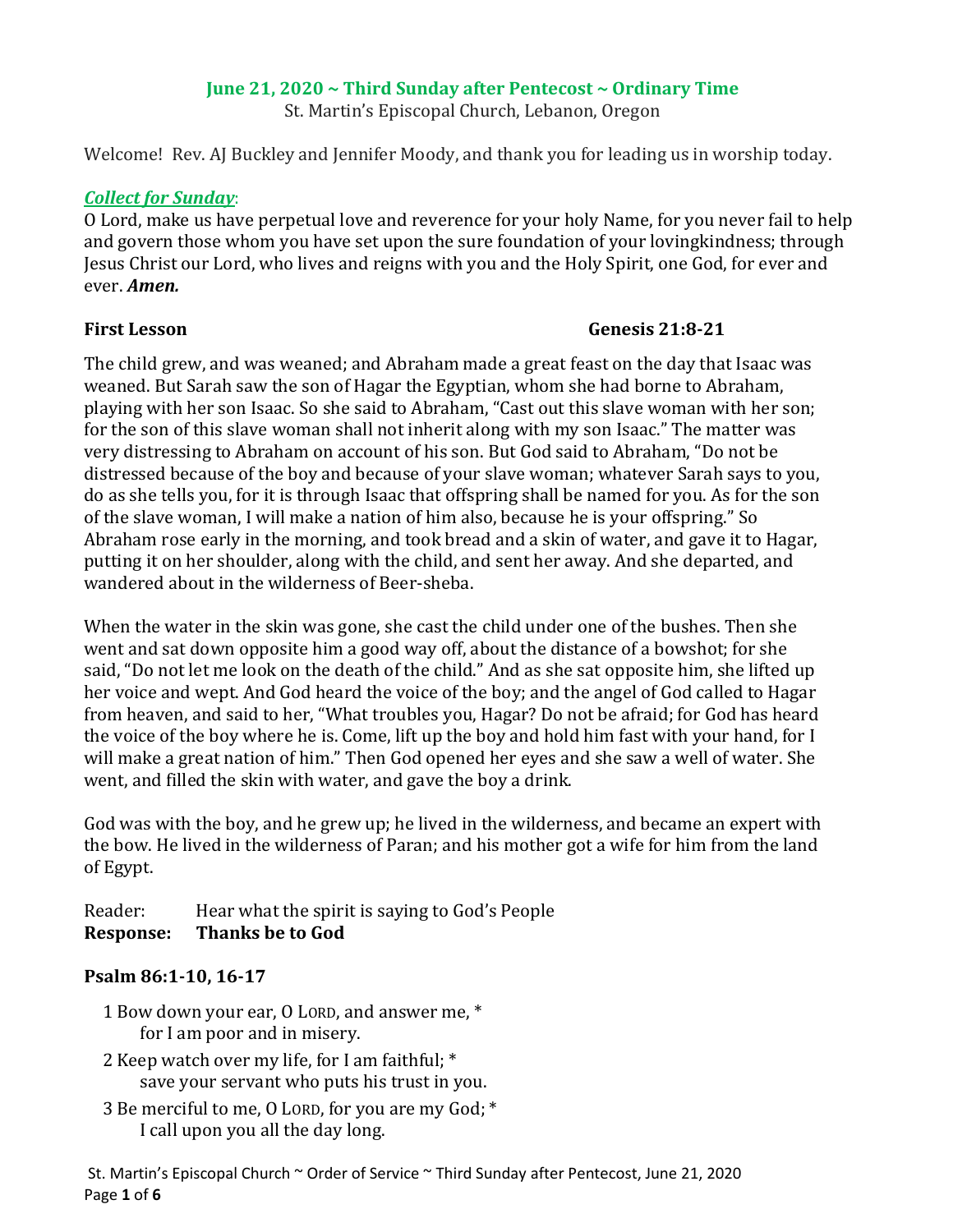- 4 Gladden the soul of your servant, \* for to you, O LORD, I lift up my soul.
- 5 For you, O LORD, are good and forgiving, \* and great is your love toward all who call upon you.
- 6 Give ear, O LORD, to my prayer, \* and attend to the voice of my supplications.
- 7 In the time of my trouble I will call upon you, \* for you will answer me.
- 8 Among the gods there is none like you, O LORD, \* nor anything like your works.
- 9 All nations you have made will come and worship you, O LORD, \* and glorify your Name.
- 10 For you are great; you do wondrous things; \* and you alone are God.
- 16 Turn to me and have mercy upon me; \* give your strength to your servant; and save the child of your handmaid.
- 17 Show me a sign of your favor, so that those who hate me may see it and be ashamed; \* because you, O LORD, have helped me and comforted me.

## **The Epistle Romans 6:1b-11**

Should we continue in sin in order that grace may abound? By no means! How can we who died to sin go on living in it? Do you not know that all of us who have been baptized into Christ Jesus were baptized into his death? Therefore, we have been buried with him by baptism into death, so that, just as Christ was raised from the dead by the glory of the Father, so we too might walk in newness of life.

For if we have been united with him in a death like his, we will certainly be united with him in a resurrection like his. We know that our old self was crucified with him so that the body of sin might be destroyed, and we might no longer be enslaved to sin. For whoever has died is freed from sin. But if we have died with Christ, we believe that we will also live with him. We know that Christ, being raised from the dead, will never die again; death no longer has dominion over him. The death he died, he died to sin, once for all; but the life he lives, he lives to God. So you also must consider yourselves dead to sin and alive to God in Christ Jesus.

Reader: Hear what the spirit is saying to God's People **Response: Thanks be to God.**

# **A reading from the Gospel of Matthew 10:24-39**

Jesus said to the twelve disciples, "A disciple is not above the teacher, nor a slave above the master; it is enough for the disciple to be like the teacher, and the slave like the master. If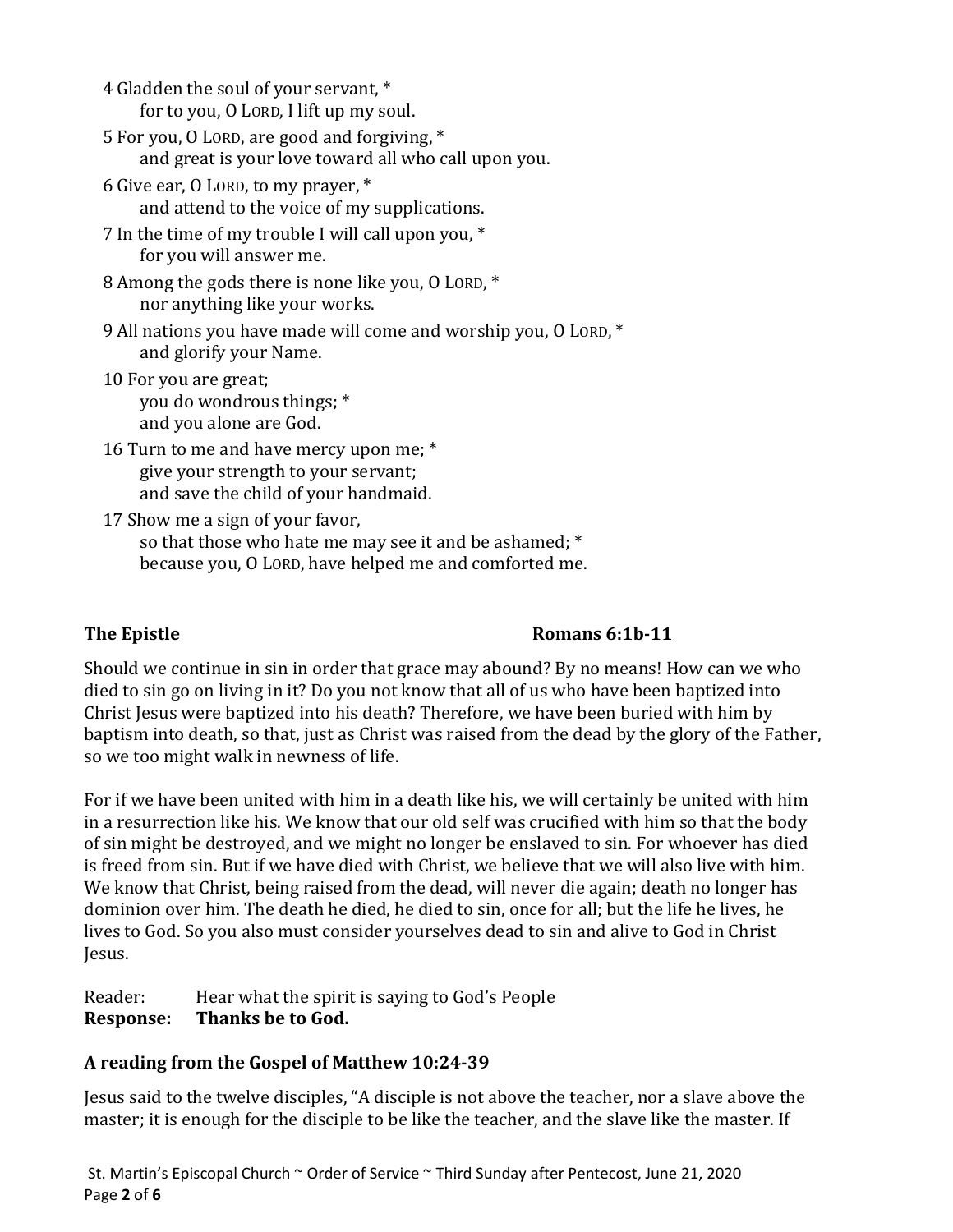they have called the master of the house Beelzebul, how much more will they malign those of his household!

"So have no fear of them; for nothing is covered up that will not be uncovered, and nothing secret that will not become known. What I say to you in the dark, tell in the light; and what you hear whispered, proclaim from the housetops. Do not fear those who kill the body but cannot kill the soul; rather fear him who can destroy both soul and body in hell. Are not two sparrows sold for a penny? Yet not one of them will fall to the ground apart from your Father. And even the hairs of your head are all counted. So do not be afraid; you are of more value than many sparrows.

"Everyone therefore who acknowledges me before others, I also will acknowledge before my Father in heaven; but whoever denies me before others, I also will deny before my Father in heaven.

"Do not think that I have come to bring peace to the earth; I have not come to bring peace, but a sword.

For I have come to set a man against his father, and a daughter against her mother, and a daughter-in-law against her mother-in-law; and one's foes will be members of one's own household.

Whoever loves father or mother more than me is not worthy of me; and whoever loves son or daughter more than me is not worthy of me; and whoever does not take up the cross and follow me is not worthy of me. Those who find their life will lose it, and those who lose their life for my sake will find it."

Reader: A reading from the Gospel of Matthew **Response: Thanks be to God**

**Sermon** –by Rev. AJ+ Buckley

For our **Prayers of the People**, let us join together to say this Episcopal Litany for Social Justice

**Siblings:** God commands us through Jesus Christ to love one another. In baptism, we promise to seek and serve Christ in all persons, loving our neighbors as ourselves and to strive for justice and peace, and respect the dignity of every human being. Let us now honor those vows and pray for our nation in this election season, for wise and just leaders, and for the needs of others throughout our country and the world.

We pray for continued blessings on all peacemakers, on leaders who value peace, and on everyone who promotes nonviolent solutions to conflict. We pray for a speedy end to all violence and warfare around the world.

 God of peace and gentleness, **Hear our prayer.**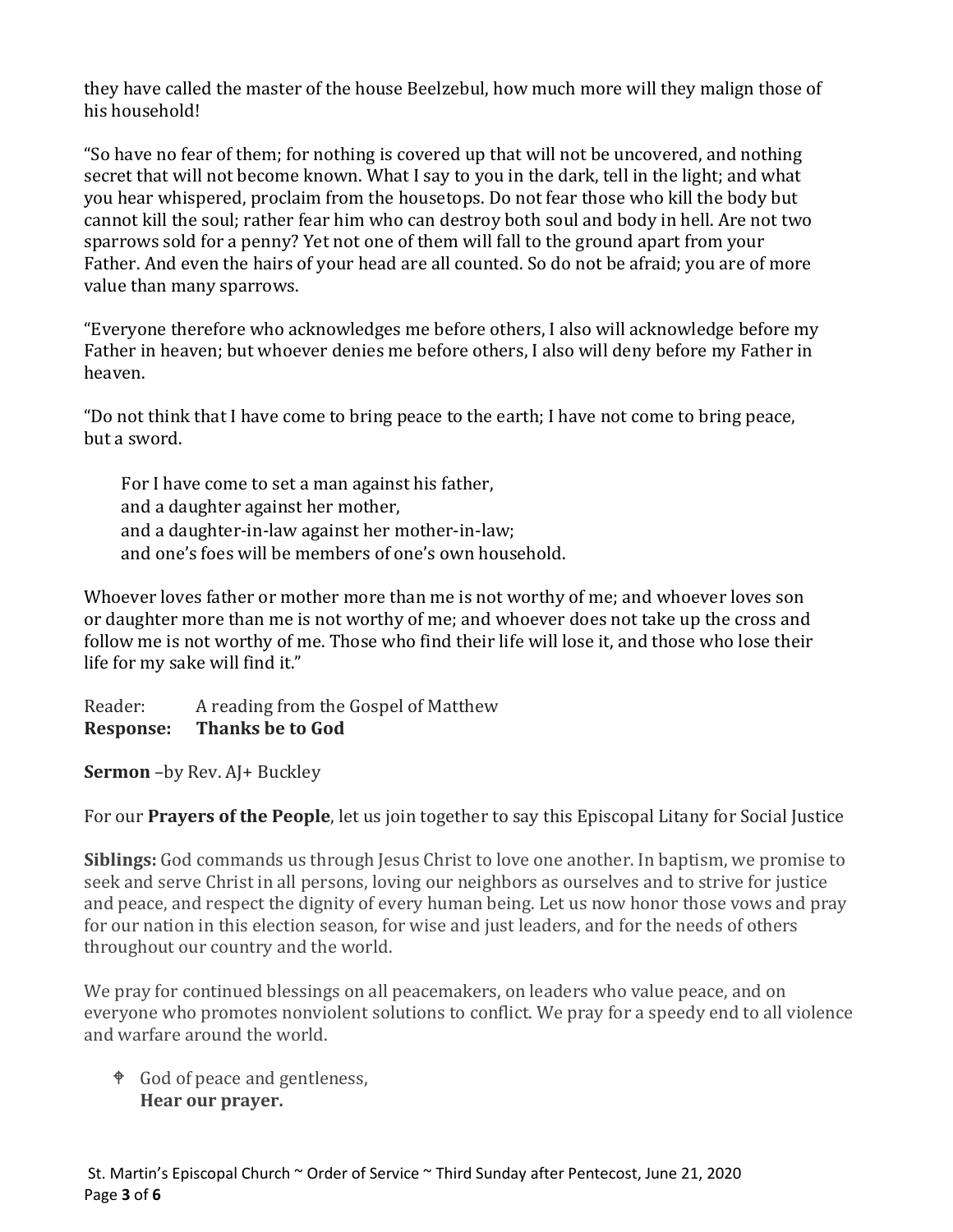We pray for the strength of heart and mind to look beyond ourselves and address the needs of our siblings throughout the world; for the rural and urban poor; for the rebuilding of our communities; and for an end to the cycles of violence that threaten our future.

 God of generosity and compassion, **Hear our prayer.**

We pray for all nations, that they may live in unity, peace, and concord; and that all people may know justice and enjoy the perfect freedom that only God can give.

 God of liberty and freedom, **Hear our prayer.**

We pray that the Holy Spirit may embrace the most vulnerable members of our society; we pray also for an end to the growing disparity between the rich and poor; and for the grace and courage to strive for economic justice.

 God of all gifts and blessings, **Hear our prayer.**

We pray for an end to prejudice throughout our country and the world; that we will respect all people as precious children of God; and that racism, sexism, and all other forms of discrimination will be forever banished from our hearts, our society, and our laws.

 God of fellowship and equality, **Hear our prayer.**

We pray for a reverence of creation; that we will have the tools and the will to conserve it; that we will use its bountiful resources in the service of others; and that we will become better stewards of all that has been entrusted to us.

 God of nature and the universe, **Hear our prayer.**

We pray for all immigrants, refugees, and pilgrims from around the world, that they may be welcomed in our midst and be treated with fairness, dignity, and respect.

 $\bullet$  God of outcasts and wanderers, **Hear our prayer.**

We pray for the sick, the aged and the infirm; for those with physical or mental disabilities; that all may have access to proper health care; and that God'€™s loving embrace may be felt by all who suffer.

 God of comfort and healing, **Hear our prayer.**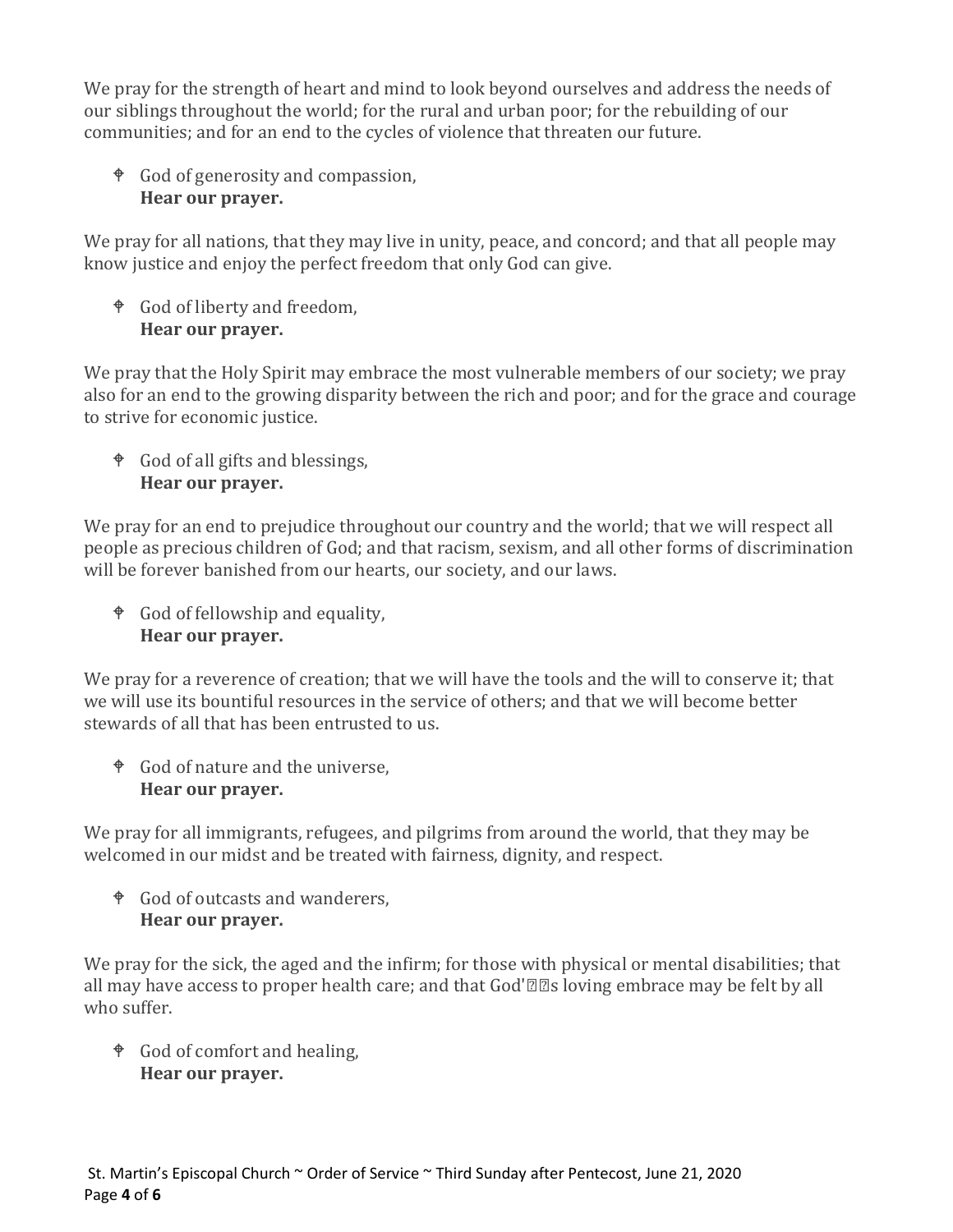We pray for all prisoners and captives; that a spirit of forgiveness may replace vengeance and retribution; and that we, with all the destitute, lonely, and oppressed, may be restored to the fullness of God's grace.

<sup> $\bullet$ </sup> God of absolution and mercy, **Hear our prayer.**

We pray for all children and families, and particularly for the orphaned, neglected, abused, and those who live in fear of violence or disease; that they may be relieved and protected.

 $\bullet$  God of children and families. **Hear our prayer.**

We pray for the reconciliation of all people, and for the Church throughout the world, that it may be an instrument of your healing love.

 $\bullet$  God of outreach and restoration. **Hear our prayer.**

We pray for all who have died as a result of violence, war, disease or famine, especially those who died because of human blindness, neglect, or hardness of heart.

<sup> $\bullet$ </sup> God of eternal life and resurrecting love, **Hear our prayer.**

Almighty God, you have promised to hear what we ask in the name of your Son. Watch over our country now and in the days ahead, guide our leaders and all who will vote, guide them in all knowledge and truth and make your ways known among all people. In the passion of debate give them a quiet spirit; in the complexities of the issues give them courageous hearts. Accept and fulfill our petitions, we pray, not as we ask in our ignorance, nor as we deserve in our sinfulness, but as you know and love us in your Son Jesus Christ our Lord. **AMEN.**

# **Let us Say Together the Lord's Prayer:**

Our Father, who art in heaven, hallowed be thy Name, thy kingdom come, thy will be done, on earth as it is in heaven. Give us this day our daily bread. And forgive us our trespasses, as we forgive those who trespass against us. And lead us not into temptation, but deliver us from evil. For thine is the kingdom, and the power, and the glory, for ever and ever. *Amen.*